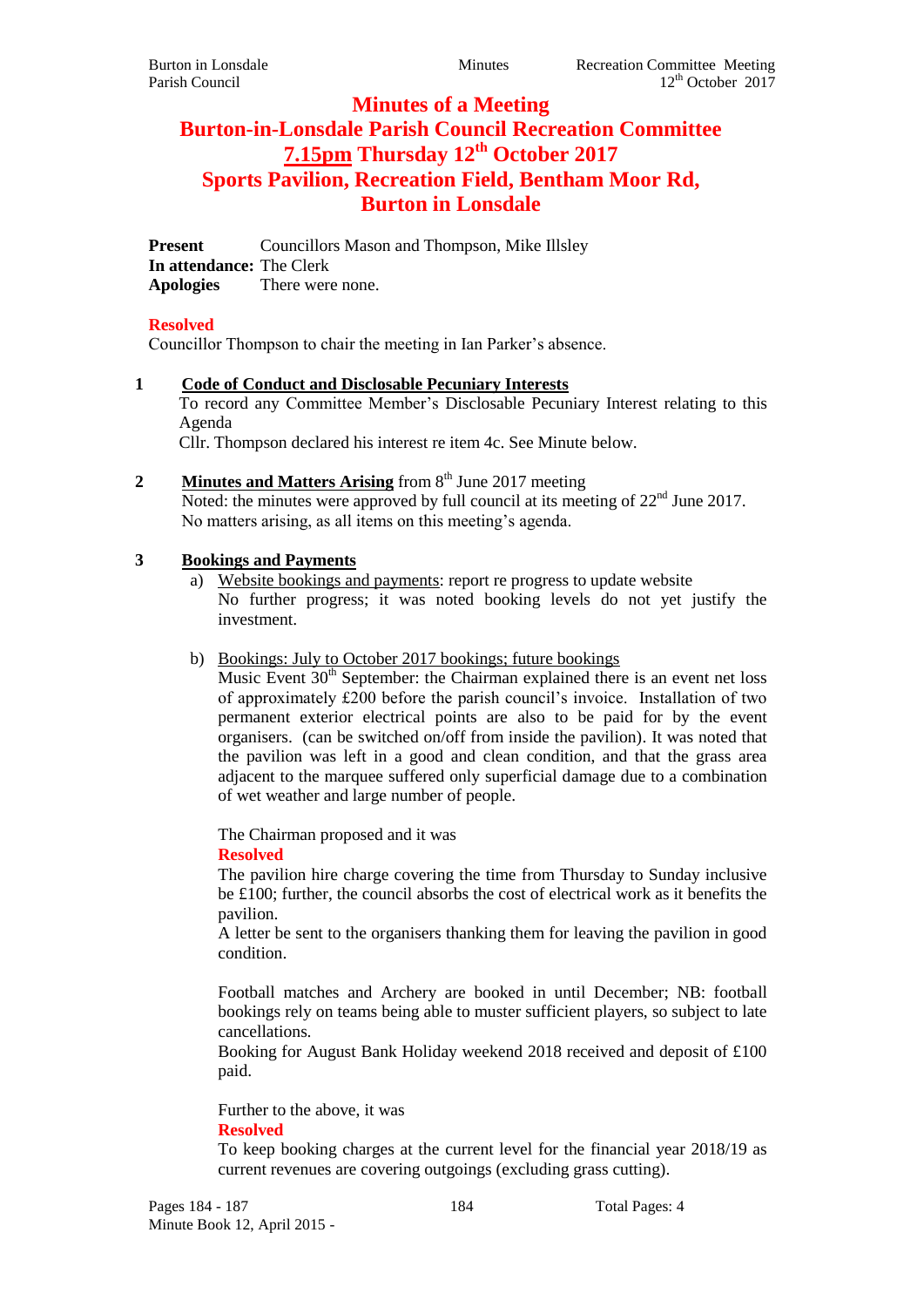## **4 Maintenance**

- **a)** Pavilion:
- provision of further items for building, incl solar panels

The Chairman reported a solar panel and battery storage engineer has visited the site and given an installation price of approximately £6,500, being funded by Tau Solar Ltd. The panels will generate 4kW, with power being stored in the batteries to be located in the store room. Power to the pavilion will be supplied from the batteries in the first instance, then from the national grid. This arrangement will go some way (if not all the way) to making the pavilion carbon neutral as regards energy production and use.

### **Resolved**

The installation to be done as soon as possible.

#### **Resolved**

To contact the Village Hall Committee to encourage it to progress a planning application for a similar installation, so that it might take advantage of the Tau Solar Ltd's funding offer.

• inspection and cleaning: report

It was noted the changing rooms' floors appear not to have been thoroughly cleaned; Clerk to follow up.

• items for attention: immediate/short/long term, including items recently completed by M Illsley

Mike Illsley has completed painting the store room and installing additional shelving along with some additional minor jobs, for which the committee recorded its thanks, noting the store room's very tidy appearance.

It was agreed Mike Illsley would look at the CCTV cameras to ensure they are working correctly and mounted correctly on the ceiling(s).

The Clerk informed the meeting a potential booking did not materialise as there were 'no cooking facilities' in the pavilion's kitchen. It was re-stated that, should the committee agree to install a cooker/oven, it would be necessary to install a fire proof screen and doors to the kitchen. It was felt the required investment at the current level of bookings made the proposal nonviable.

• supplies purchases

#### **Resolved**

Clerk to purchase additional tea/coffee/sugar for kitchenette and to confirm cleaning supplies with cleaner.

**b)** Play Area: visual inspections, reports, actions; replacement and new play equipment items

The annual safety inspection, circulated to this committee and full council revealed:

- Timber swing supports have rotted through beyond the 50% safety limit; the swings were taken out of use immediately afterward.
- The chin-up bars were also taken down, for the same reason.
- The wooden trim trail to be monitored.
- Other items to be cleaned/repainted by the council in due course.

#### **Resolved**

To replace the four swings in a single metal frame; to obtain quotes and install as soon as possible; to consider additional equipment for installation in Spring 2018.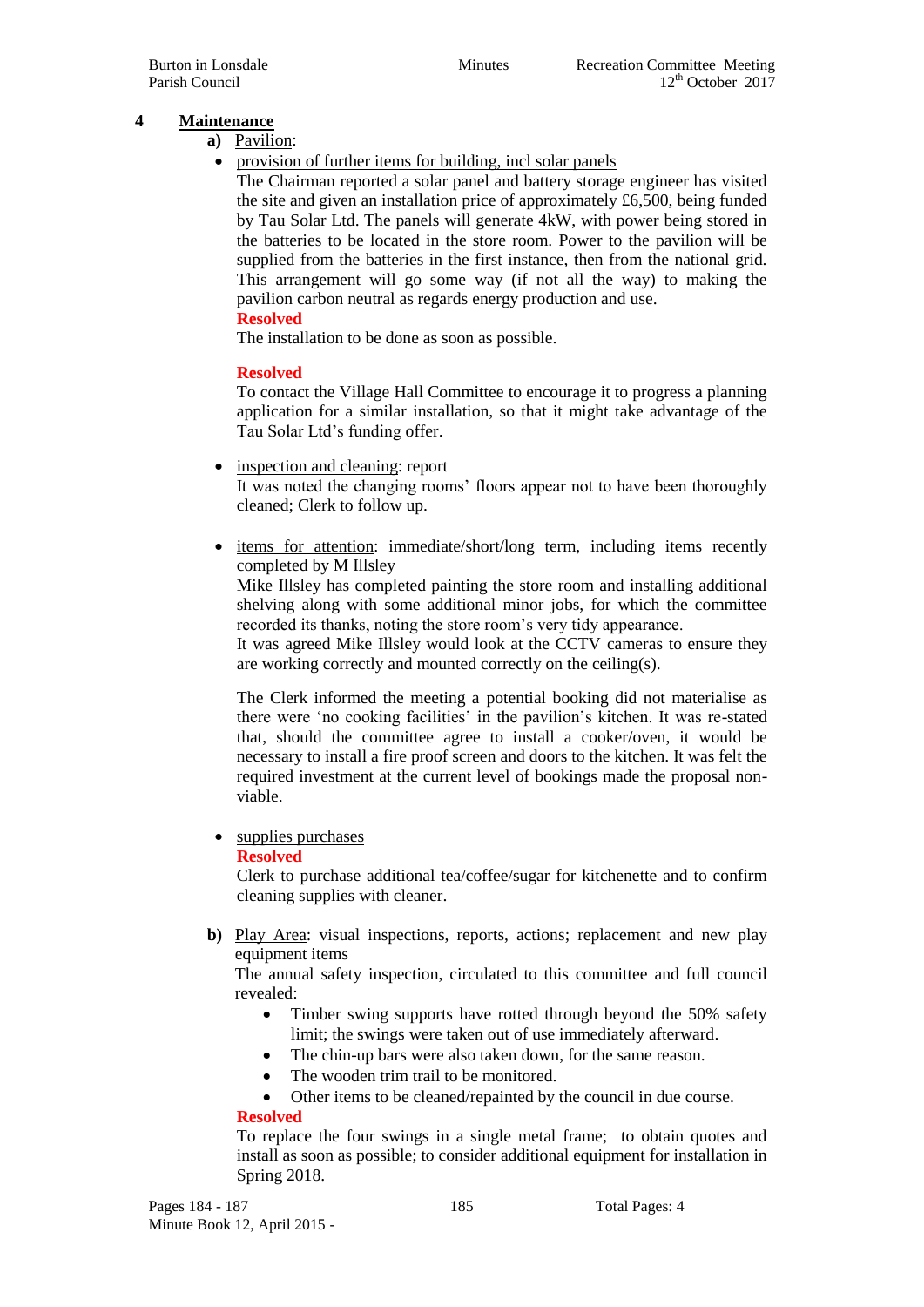#### **c)** Grass Cutting: tender invitations for 2018 season

Cllr. Thompson declared an interest: the current contractor is a personal friend; however it was noted the 2017 grass cutting tenders were anonomised for the council's consideration. The council is very satisfied with the contractor's work on the Recreation Field and would consider extending the contract for another year.

**Resolved**

Cllr Thompson to invite the contractor to submit prices for consideration by the council.

**d)** Bike track, north east corner: progress report

Cllr Thompson has dug through the main wall of the track in order to drain the water that had built up behind it; a deeper pipe is proposed to complete the work.

The play equipment inspector advised that safety signs should be displayed; sign to be ordered immediately.

- **e)** Bowling Club: nothing to report
- **f)** Stone wall boundary adj to road: repairs Mike Illsley has made a temporary repair; it was agreed it should now be mortared in place as the repair appears to be stable. This will allow access through the wall, if required.
- **g)** Field drainage: re-establishment of field drains and provision for outlets to nearby stream This item to be considered at the February 2018 meeting.

**h)** All weather court: power supply box at entrance to court

Cllr. Thompson reported a proposal to move the floodlights' power supply to that of the pavilion's main supply with a meter to monitor usage. It is estimated the lights will run for one hour on solar generated battery stored power. (See item 4a above). This arrangement has the potential to reduce lighting costs for Burton Community Sports Association which runs the allweather court.

#### **Resolved**

To investigate transfer of power supply to the pavilion main power supply.

**i)** Future projects: outdoor gym/trim trail

The Tau Solar funding offer has stimulated interest in providing equipment; Mark Christie is investigating potential grant sources; equipment that can be used by all the family / all ages is thought to be most useful.

In addition to the above items, it was noted the picnic bench and memorial bench require maintenance work; securing memorial bench to the ground to be considered as it is being used as a 'ladder' to climb adjacent trees.

#### **5 Finance**

- a) Financial report including bookings income
	- The Clerk reported income in the current financial year is £2222, including the annual imprest of £1,000 for maintenance; expenditure is £2584, including grass cutting costs. Excluding grass cutting, expenditure is £1742. Booking charges to remain the same for the time being (see item 3b above).